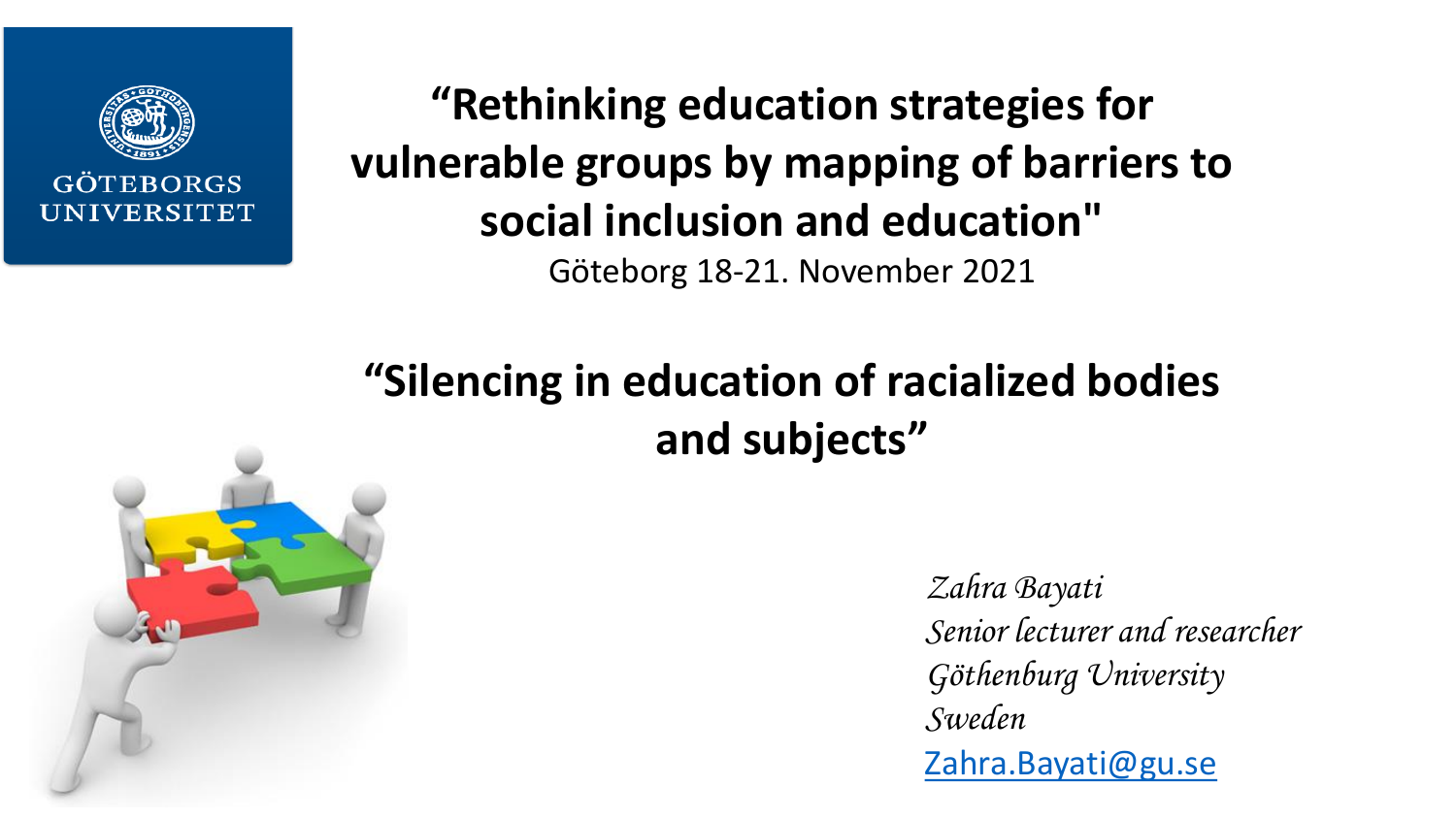"the Other" in teacher education

– A study of the racialized Swedish student's conditions in the era of globalization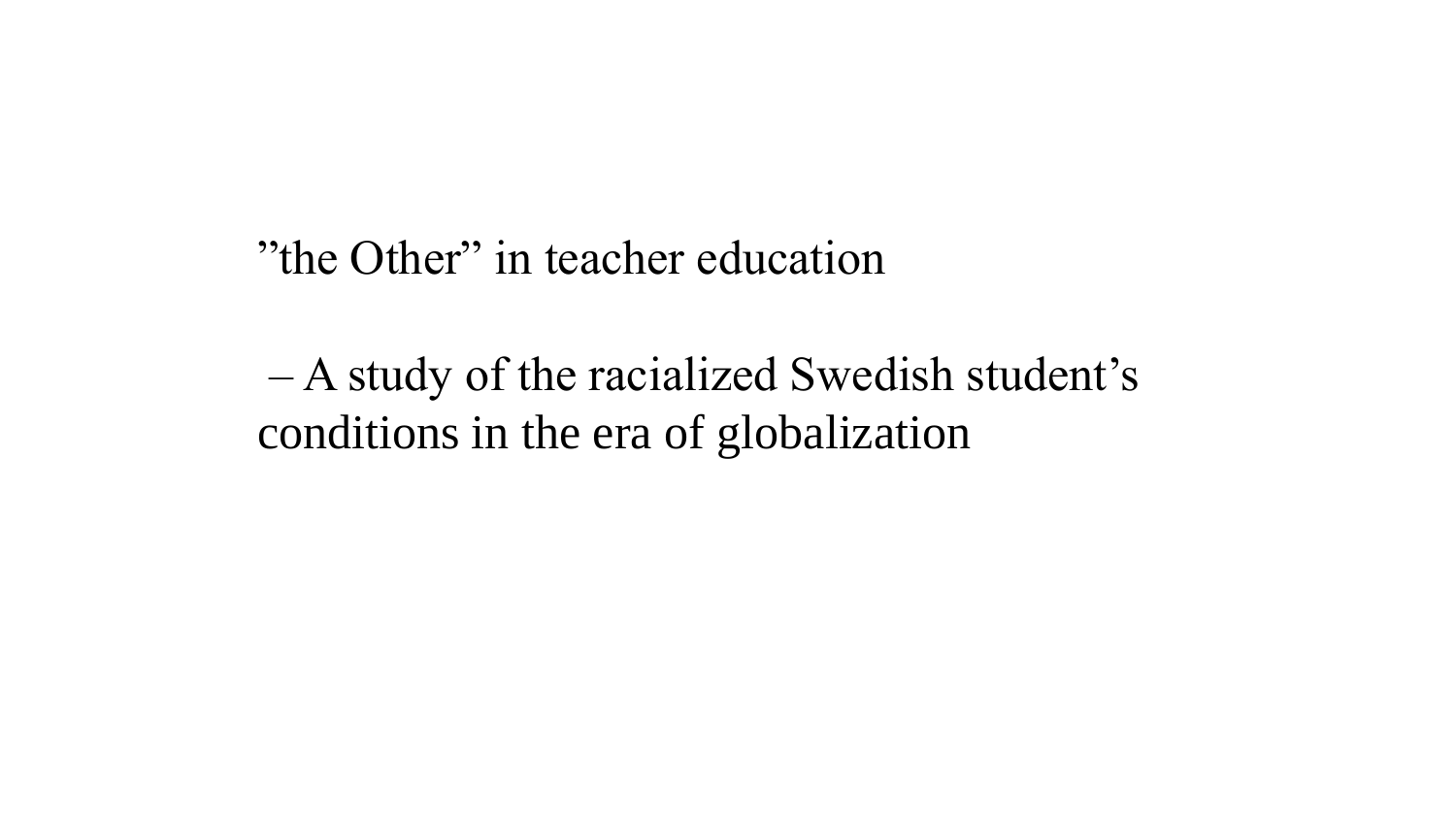| 'The Other' in teacher education |                                                    |
|----------------------------------|----------------------------------------------------|
| <b>Main</b>                      | How is the imaginary 'Other' constructed,          |
| research                         | reconstructed and/or exceeded by agents in         |
| question                         | teacher education?                                 |
|                                  |                                                    |
| Method                           | <b>Research circle</b> with teacher educators and  |
|                                  | student counselor                                  |
|                                  | <b>Interviews</b> with Non-European teacher        |
|                                  | students, trainees mentors and language tutors     |
|                                  |                                                    |
| <b>Theoretical</b>               | <b>Postcolonial theory (Said, 1978, Hall 1999)</b> |
| framework                        | <b>Critical whiteness theory</b> (Frankenberg)     |
|                                  | 1993, Ahmed 2011)                                  |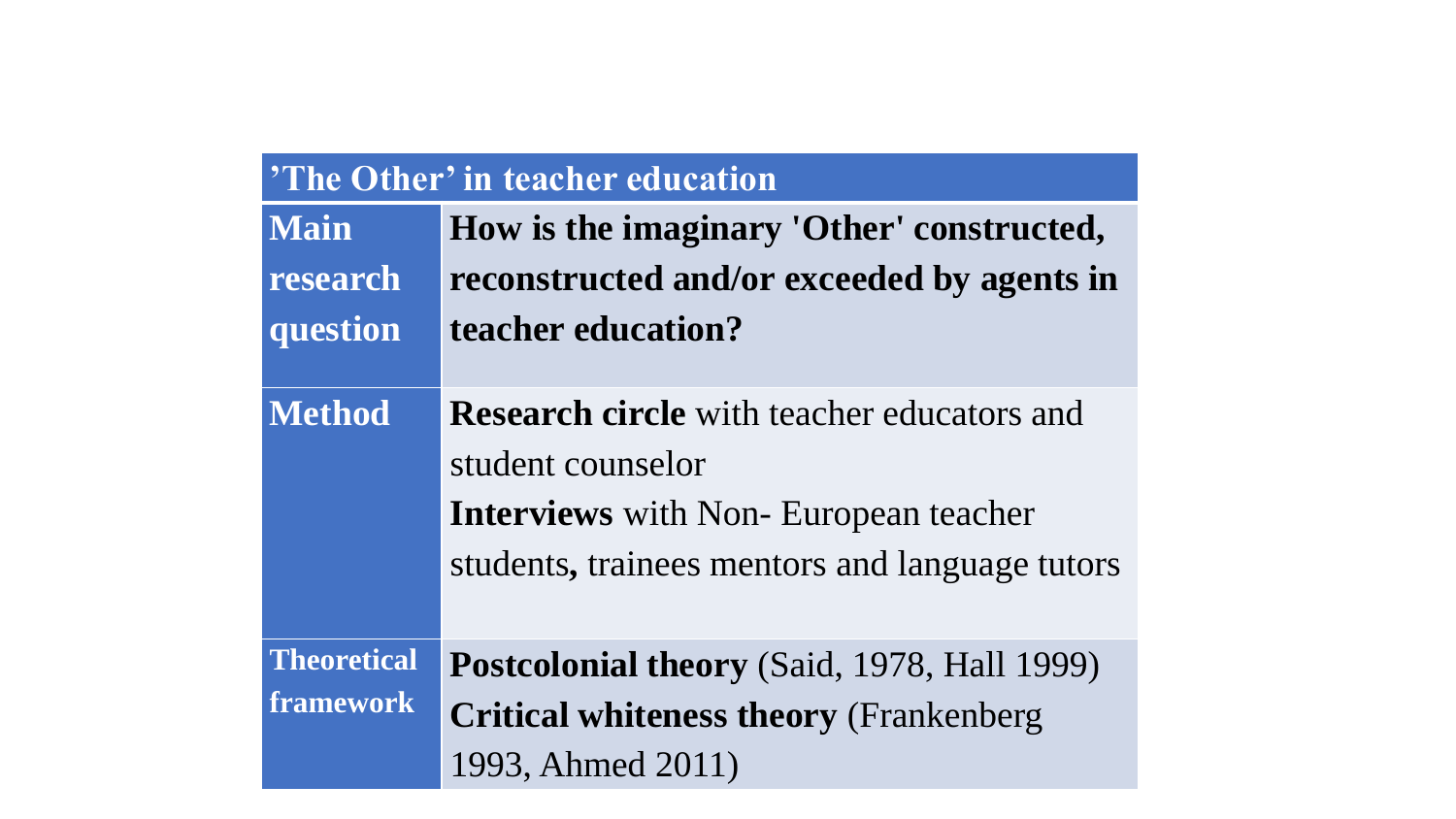# **Whose Language?**

More than 44% of all children and young people in the three big cities and over 30% in the medium-sized cities today speak a language other than Swedish as a first language.

26 mars 2020 **[Tobias Hübinette](https://tobiashubinette.wordpress.com/) baserade på SCB https://tobiashubinette.wordpress.com/**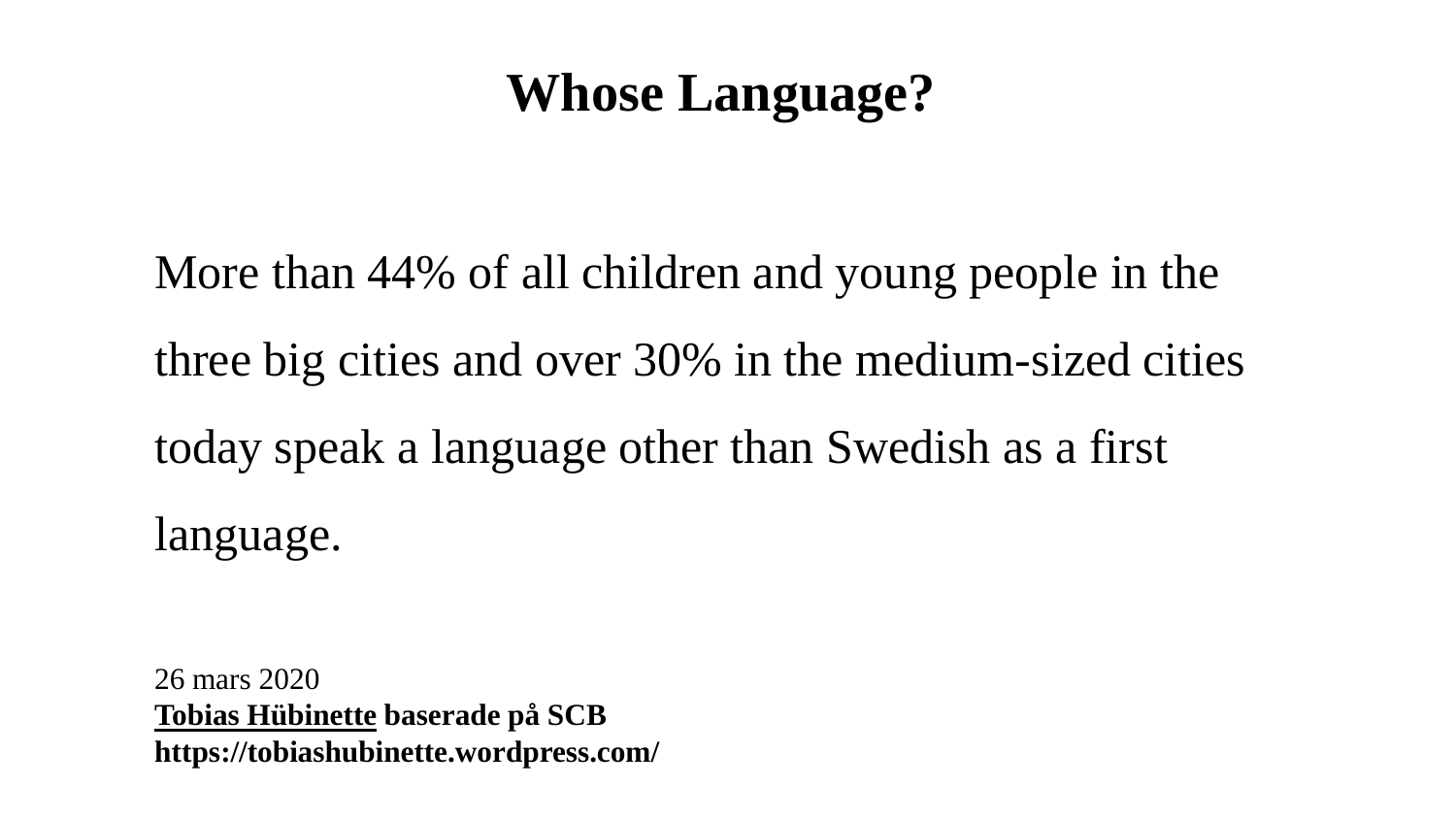## **Whose voice? Whose silence?**

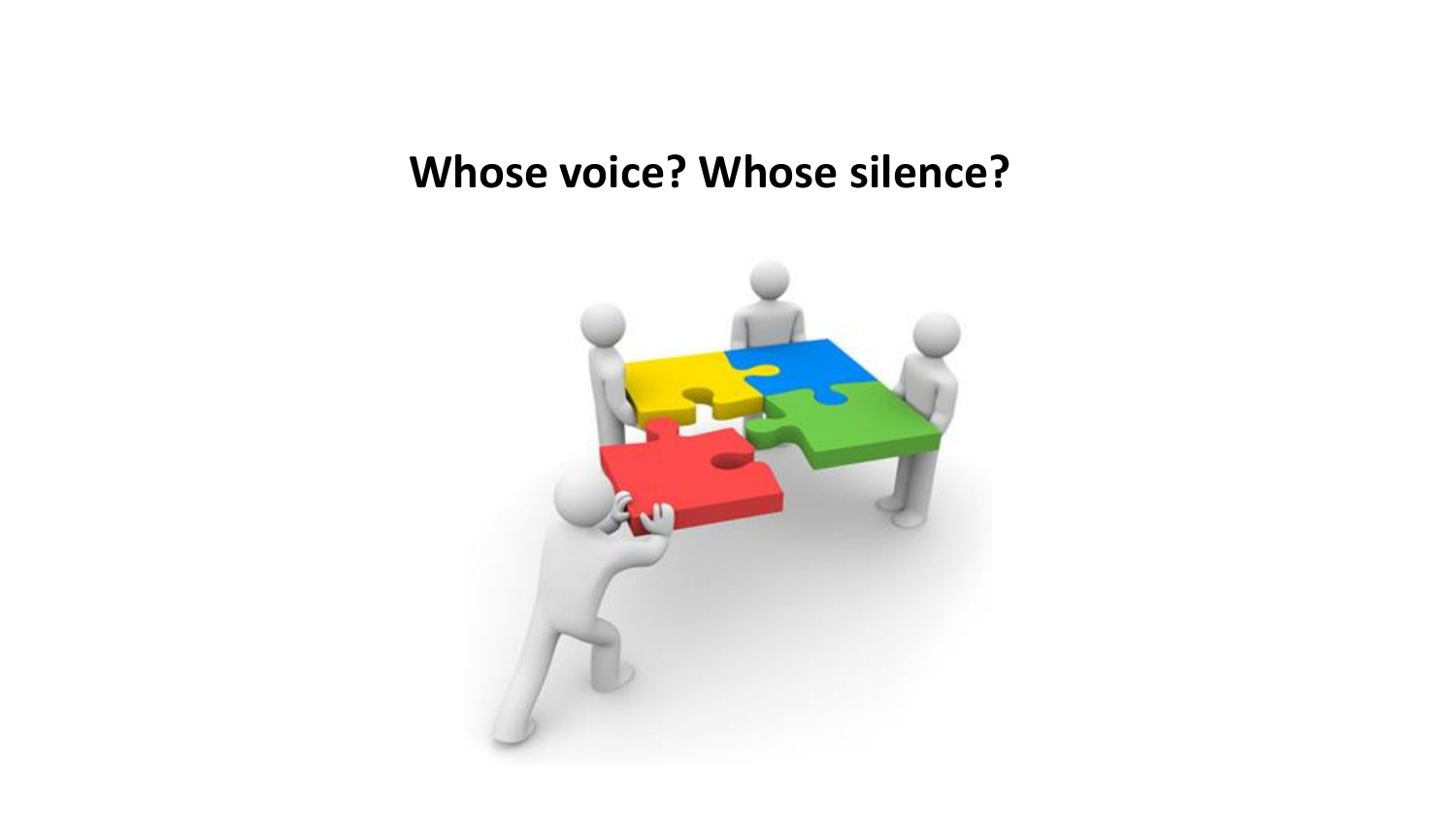# The voices

….Often this speech about the "Other" annihilates, erases: **"No need to hear your voice when I can talk about you better than you can speak about yourself.** No need to hear your voice. Only tell me about your pain. I want to know your story. And then I will tell it back to you in a new way. Tell back to you in such a way that it has become mine, my own. Re-writing you, I write myself anew. I am still author, authority... /---/ Silenced. We fear those who speak about us, who do not speak to us with us. We know what it is like to be silenced. We know that the forces that silence us, because they never want us to speak, differ from the forces that say speak, tell me your story. Only do not speak in a voice of resistance. Only speak from that space in the margin that is a sign of deprivation, a wound, an unfulfilled longing. Only speak your pain. /---/ I am still colonizer, the speaking subject, and you are the center of my talk. (hooks, 1990, s. 151-152)

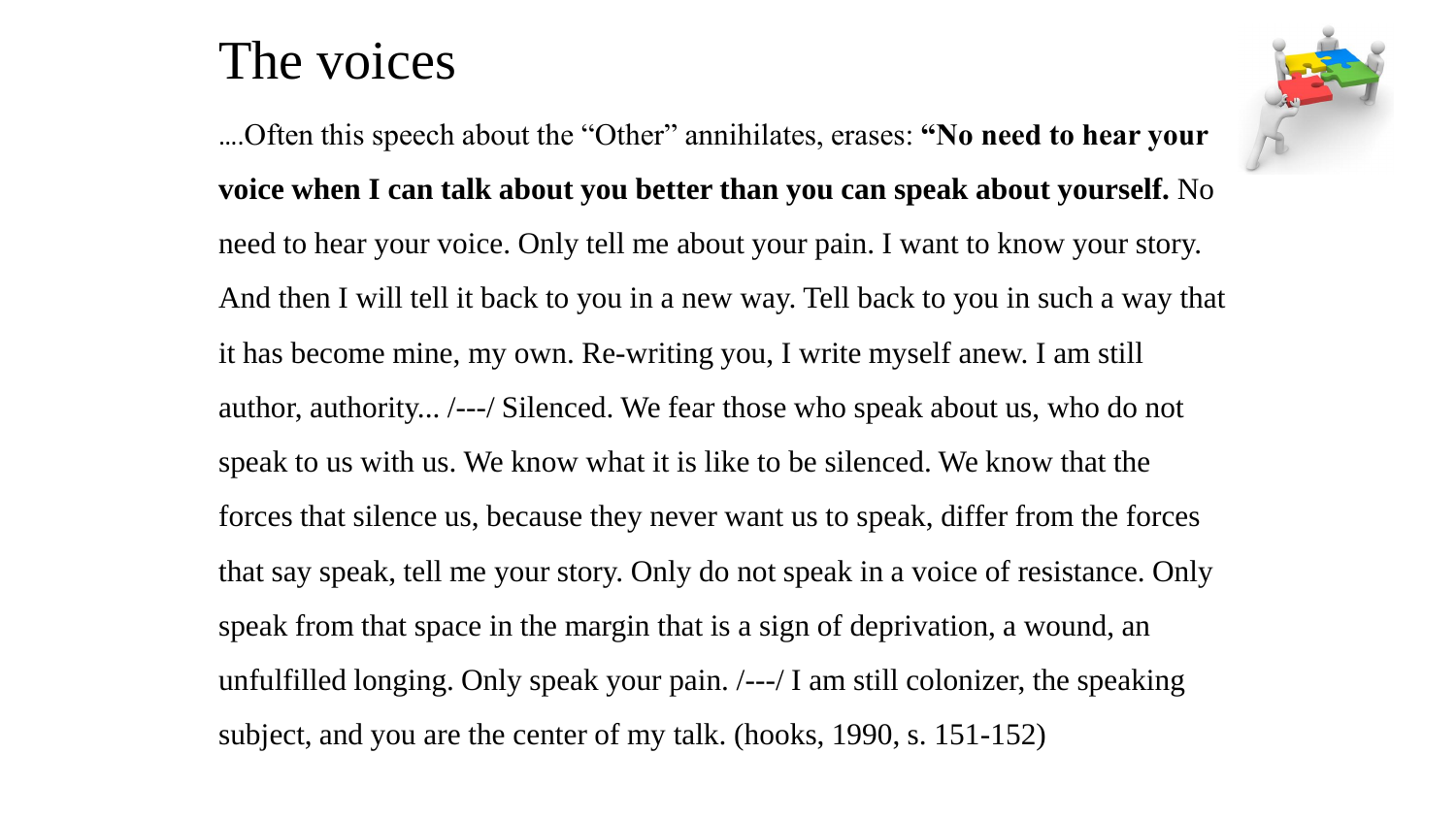## **Student voices**



Rasism i utbildningssystemet

Att bli lärare eller att vilja vara en lärare, var något som slog mig sista året i gymnasiet. Jag har alltid velat att engagera mig, där en aktivist inom mig fanns. Jag brann alltid för samhällsfrågor, men visste inte vart jag passade in, tills jag började lärarutbildning på Göteborgs Universitet (GU). Jag var så lycklig när jag fick reda på att jag kom in på GU. Jag såg fram mot universitetsvärlden! Man skulle träffa på så många olika människor, utvecklas som person och utmanas. Men sedan kommer jag kommer ihåg första gången jag klev in på universitetet, hur homogent och vitt det var. Det var så motsatsen till det man förväntade sig. Idag har jag gått fyra terminer på lärarutbildningen och jag har inte haft en enda rasifierad föreläsare, seminarieledare osv, ingen som bryter mot vithetsnormen som råder i vårt samhälle. Detta är lärarutbildningen. Under min uppväxt och tid i

utrustad än så här som framtida samhällslämre. År syftet att jag ska lära ut till mina framtida elever ulifrån bara ett perspektiv? Hur ska jag kunna utblda dem då till goda demokratiska medborgare, om jag bara lära dem att jämlikhet är lika med likhet! Varje gång man lyfter denna kritik inom lärarufbildningen, och att en förändring behöver ske, är svaret vistudenter får: det finns inte tillräckligt med utrymme. Men däremot finns det tillräckligt med utrymme för att läsa kurser som handlar om samma sak om och om

22 Jag behöver och MÅSTE vara bättre utrustad än så här som framtida samhällslärare<sup>37</sup>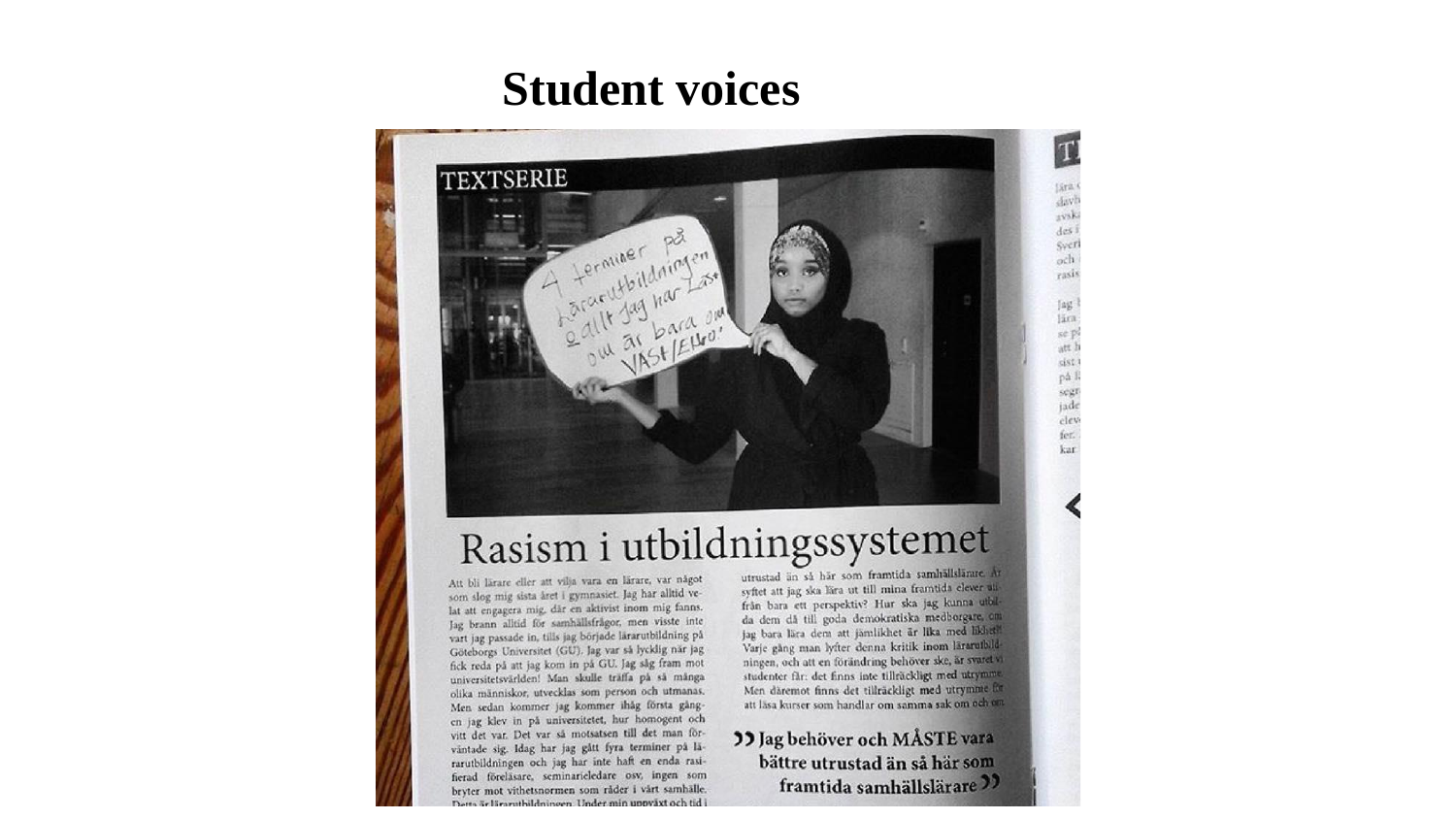## **Student voices**



*Zahra.Bayati@ped.gu.se*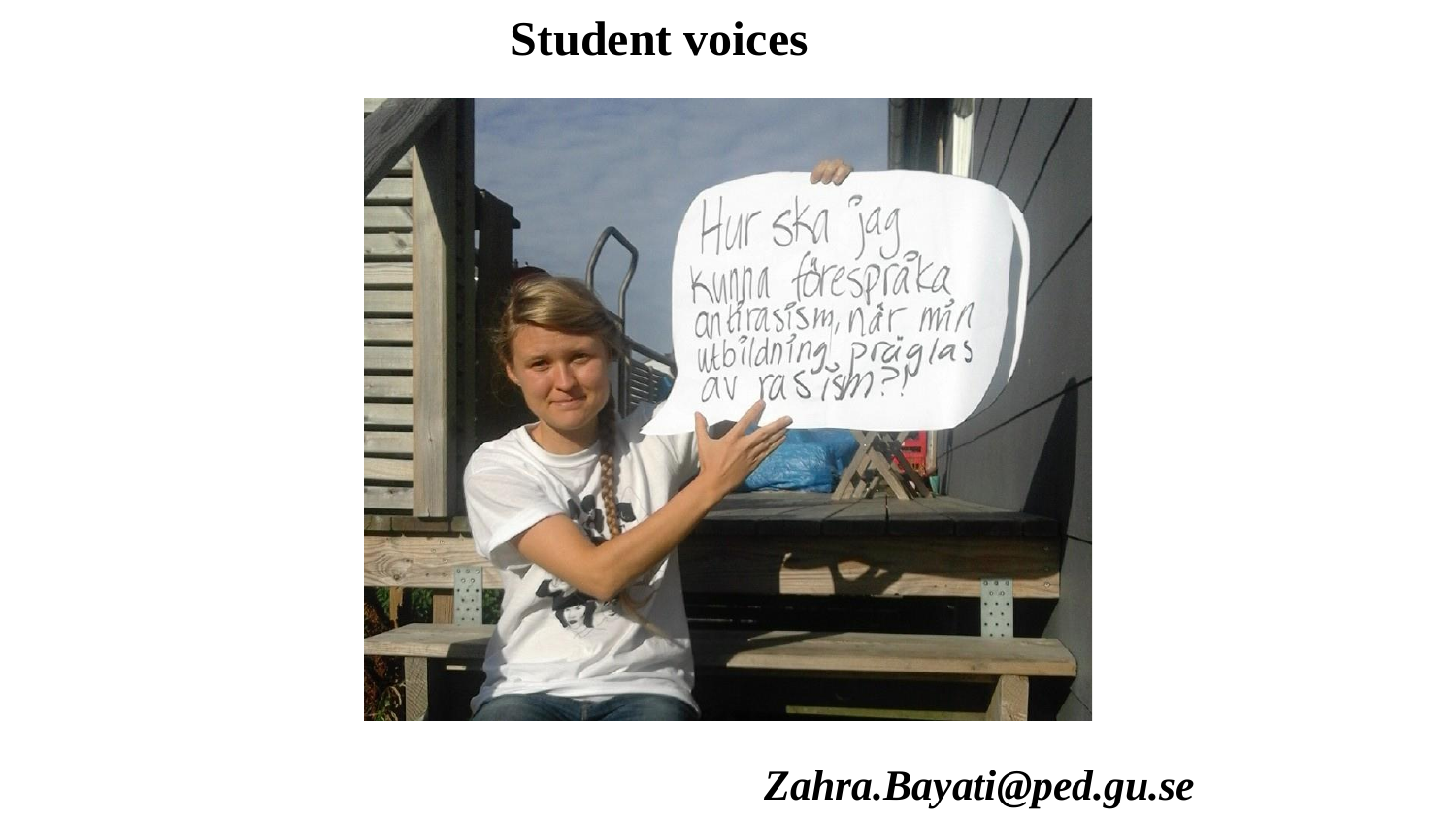**Complexity of silence and its consequences**

**Lack of linguistic self-confidence**

**Belittling looks and comments**. Another silence the students told about was when **they decided not to go to the student union with complaints, so that "immigrants" would not be portrayed as troublemaking** – something they thought is the image that the media promotes. They were also afraid that the situation could become worse for them if they mentioned the discrimination and exclusion that they suffered.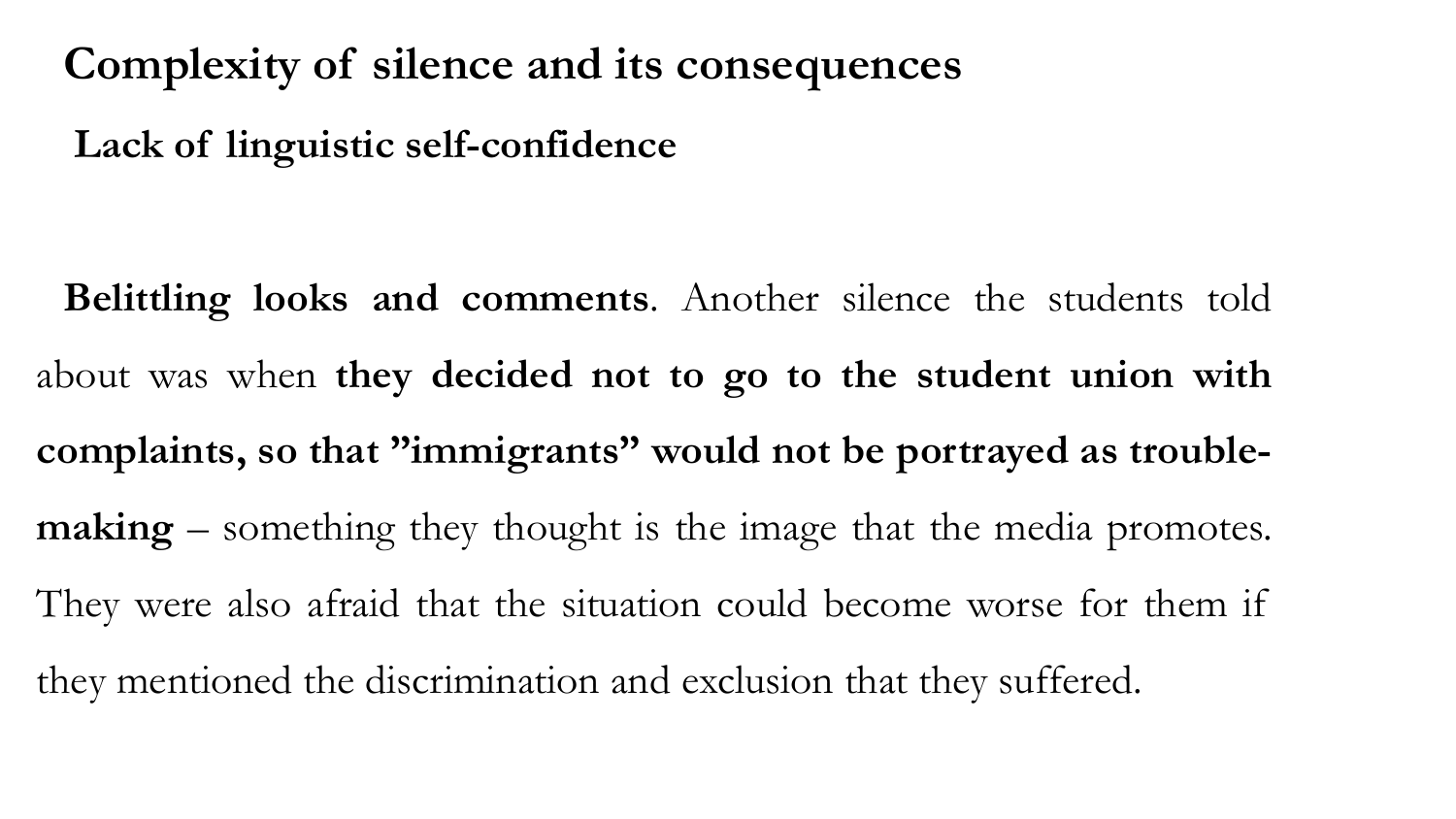## **Exempel for Silencing in Classroom**

Teacher Unreasonable Requirement

Accent, ( Exempel from english language education : American or English pronunciation).

Hidden curriculum for part of the student group

They are afraid to tell Swedes that it is racism here-

Fear of contacting the student union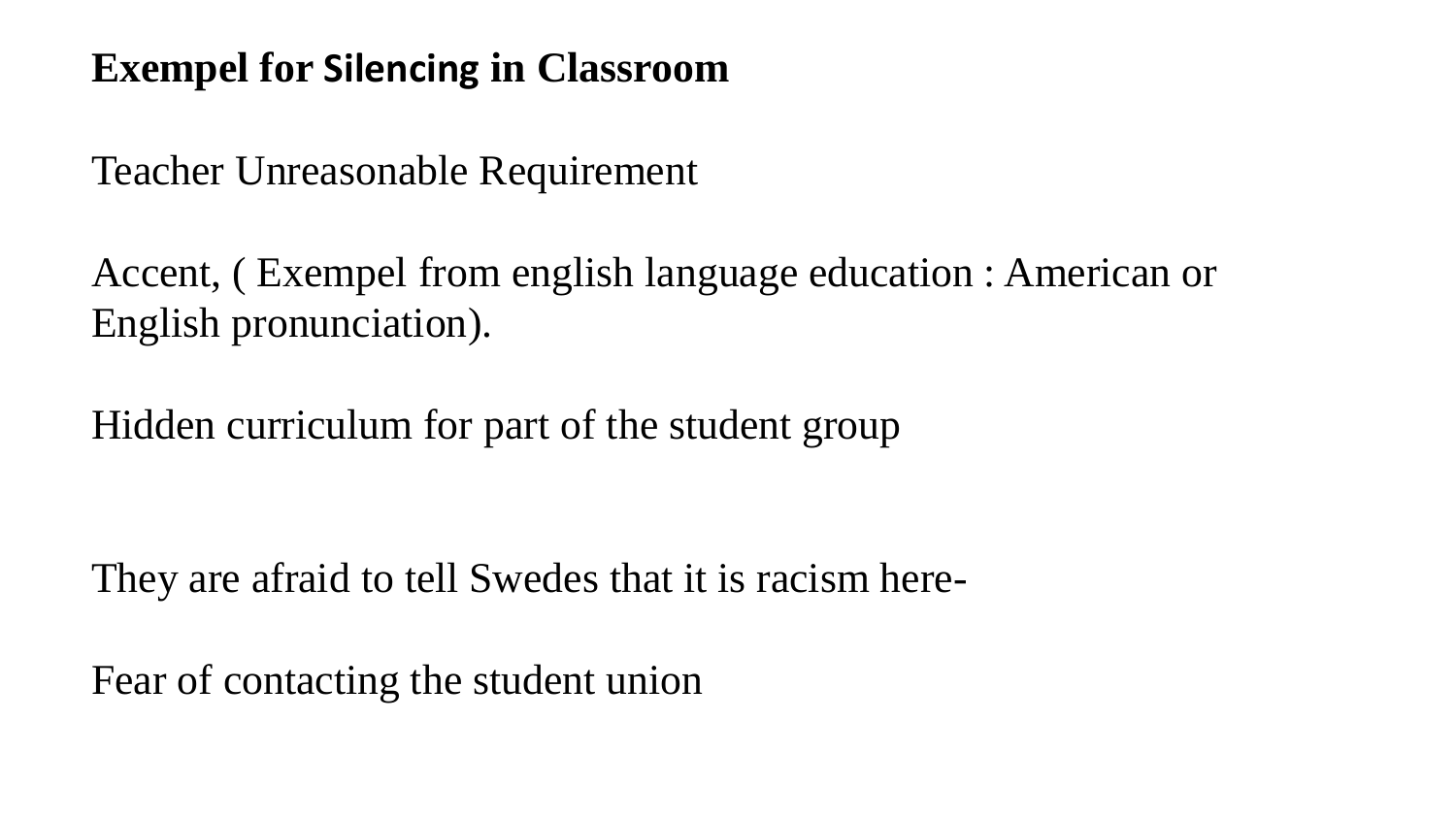## **Structural silence**

A structural silence can also be exercised **through regulations and**

**guidance documents.** These texts are then counted as agents affecting structures and other stakeholders.

## **Exempels :**

Educator from mainstream

Eurocentric education

Silence of knowledge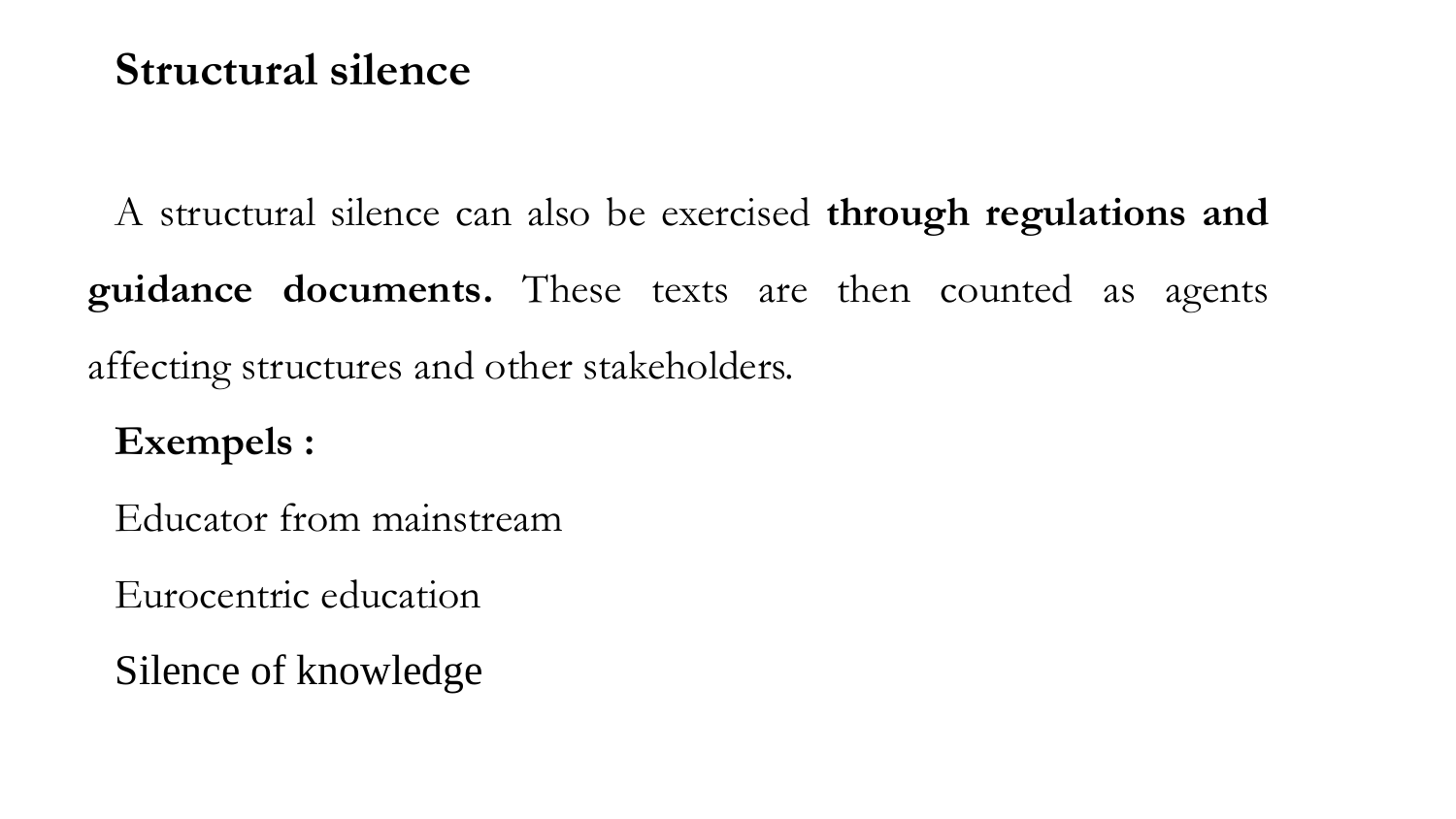Non-white Swedish students' stories show that the perception of equality with white Swedish students or other stakeholders have been the dividing line between "positive" practices and "negative" experiences.

#### **Negativ eexperience**

- Stereotype
- Excluding
- Infantilisation
- Stigma

#### **Positiv experience**

They feel that they have valuable skills, or where students received recognition for their achievements and were encouraged to pursue further studies.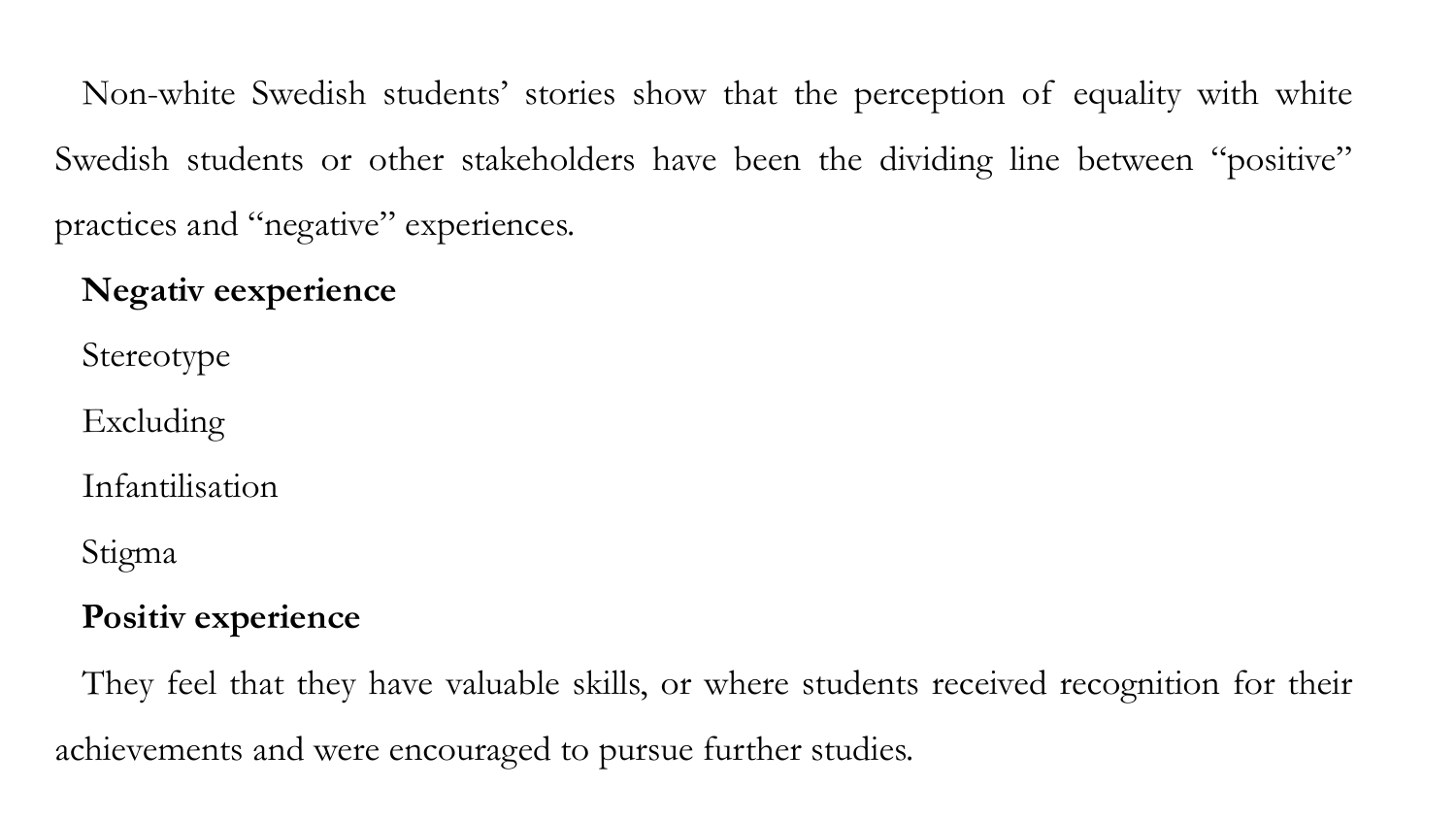## **SILENCE and VOICE**

• Some of the students in the empirical study claim that they chose silence during class or group discussions because they had experienced stigma and bullying from some Swedish students and teacher educators.(Nezhat, Hiba)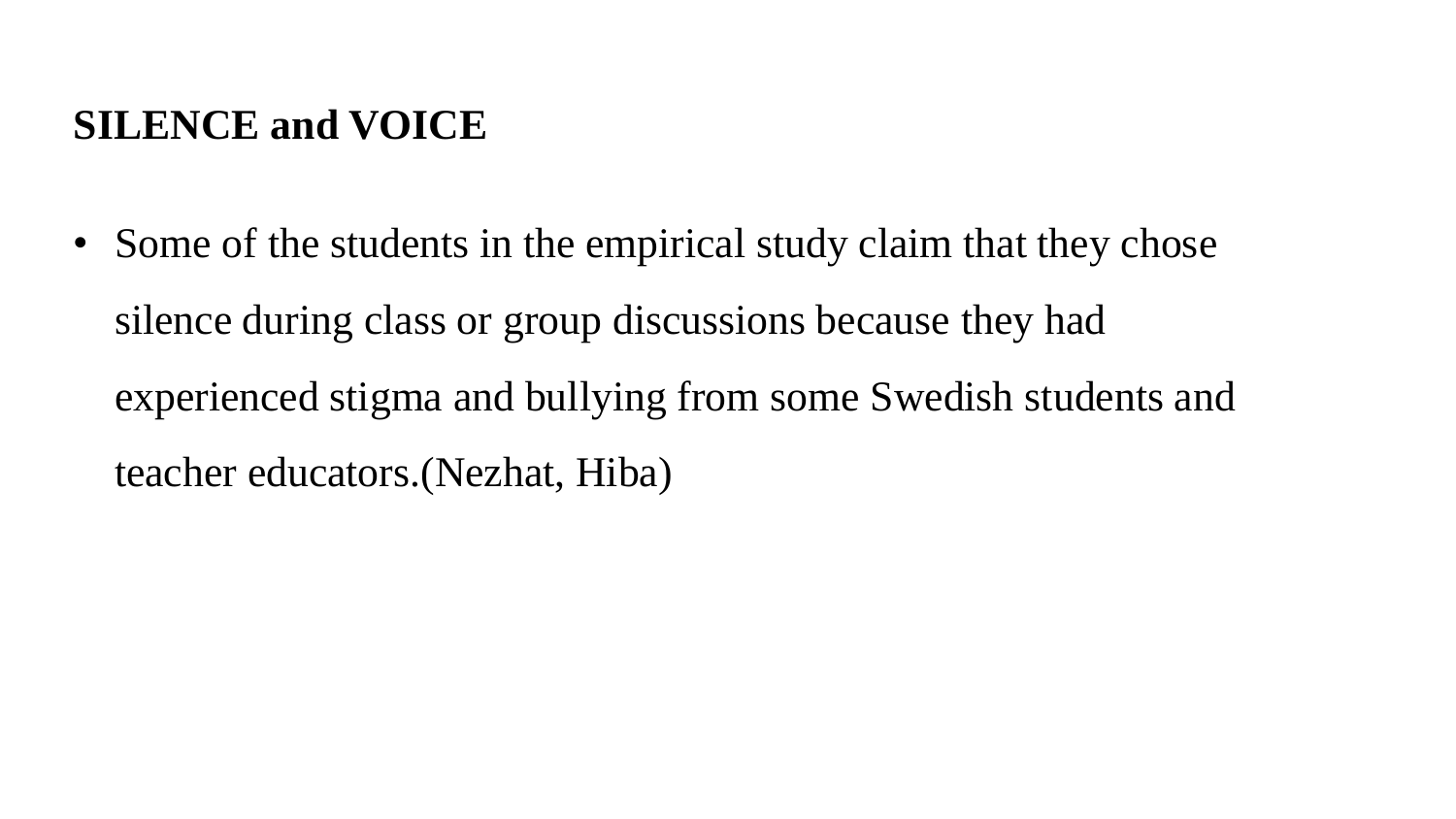## **Scilencing practice and mechanisms**

This could continue through, among other things, the stories of the consequences of these racialized discourses for the victims and their experiences being described as "exaggerated", as "hypersensitivity", or "misunderstandings" (see Ahmed, 2011; De los Reyes, 2007; Essed, 2005), thus quieting down the voices of the marginalized.

One strategy that some teacher educators had, according to the students, was to **ignore the students' visualization of exclusionary practices**, or turning the problem searchlight towards the excluded students themselves. Mistrust raising, or asserting ones own diligence while constructing "the Other" into its opposite, are targeted and selected strategies that help to create a "We" and "They".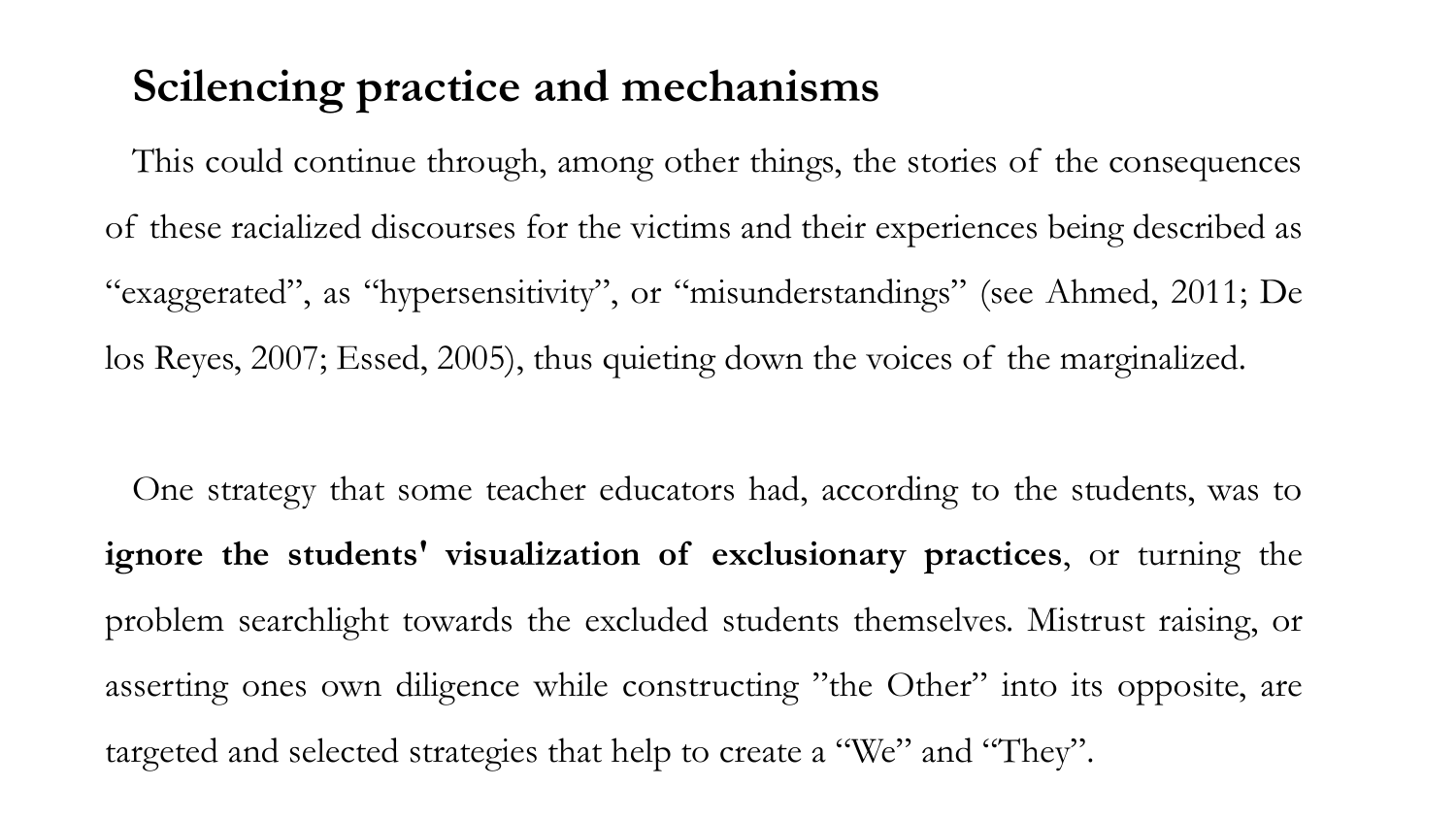# **Resistence**

When **non-white Swedish students in parallel** with white Swedish students **formed their own groups**, according to Hall (1992, p. 308) in response to "cultural racism".

**"Spearheads"** among non-white Swedish students, who, despite discrimination and exclusions remain – so as to show that they can (Fatima and Hiba), and that it is their right to be treated as equal citizens.

**"White dissident position"**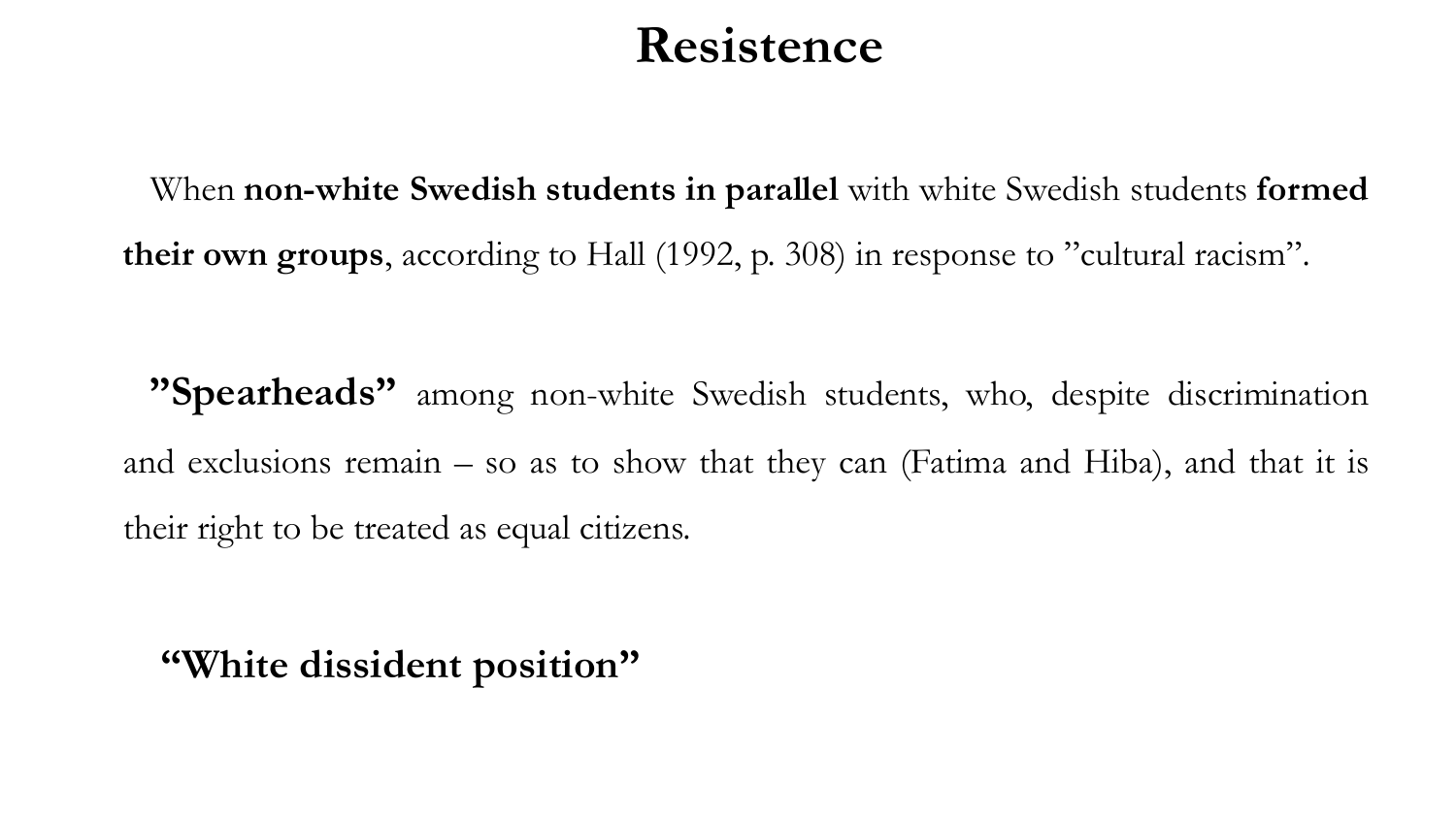If people of **foreign background are underrepresented among teachers**, it will affect the undergraduate programme, both regarding the shaping of the courses and the amount of influence students of foreign background have.

For example, **the lack of role models** among teachers could inspire the students of foreign background with a feeling of difficulty to make an academic career. This could later make them less inclined to apply for higher university degrees etc.

SOU 2006:40, s. 407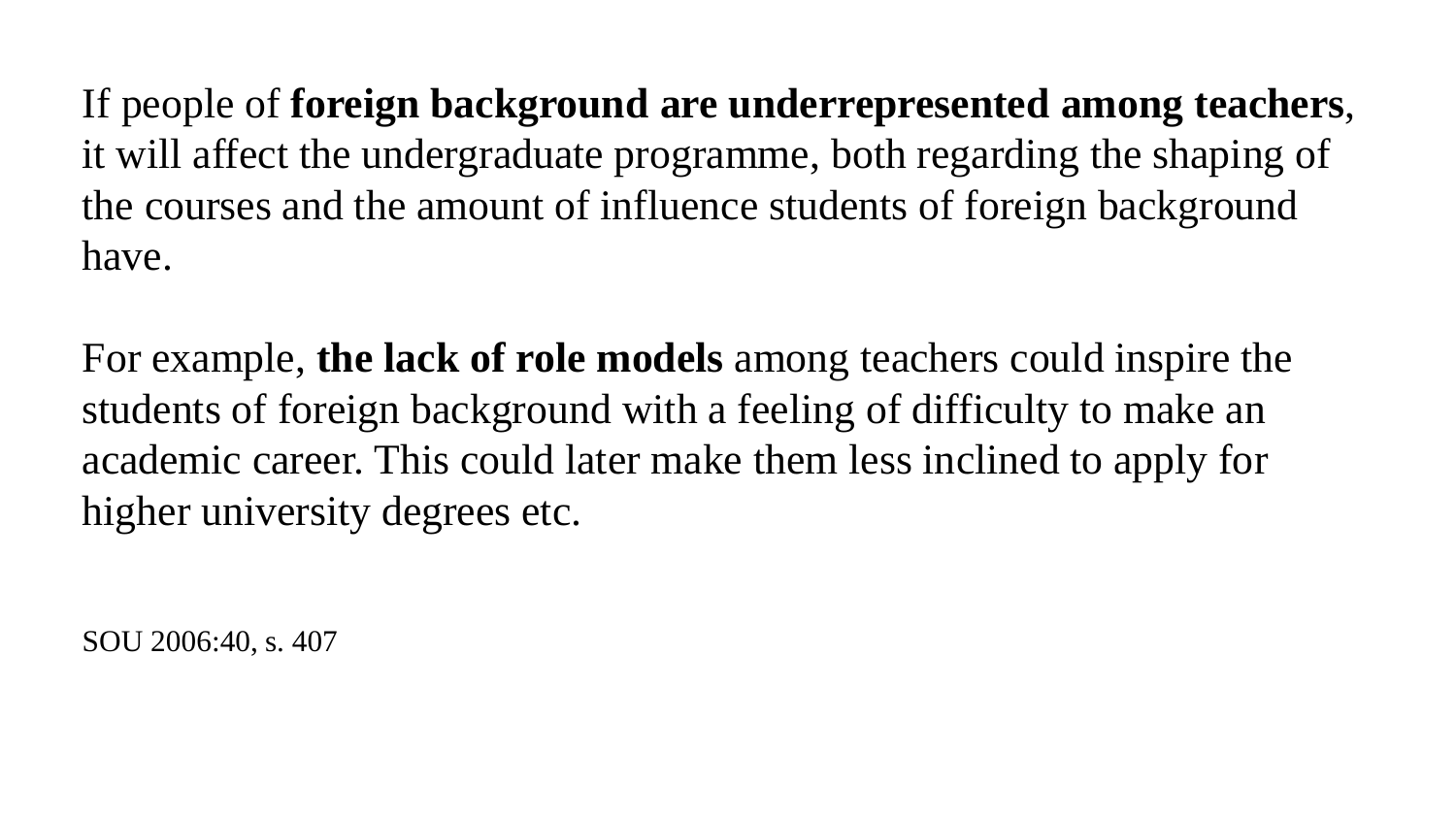…the discourse of stranger danger, not only allows the abdication of any social and political responsibility for the violence that takes place within legitimated spaces, and which is sanctioned through Low , but also becomes a mechanism for the justification of act of violence against those

who are already recognised as stranger.

Ahmed (2000, s. 37)

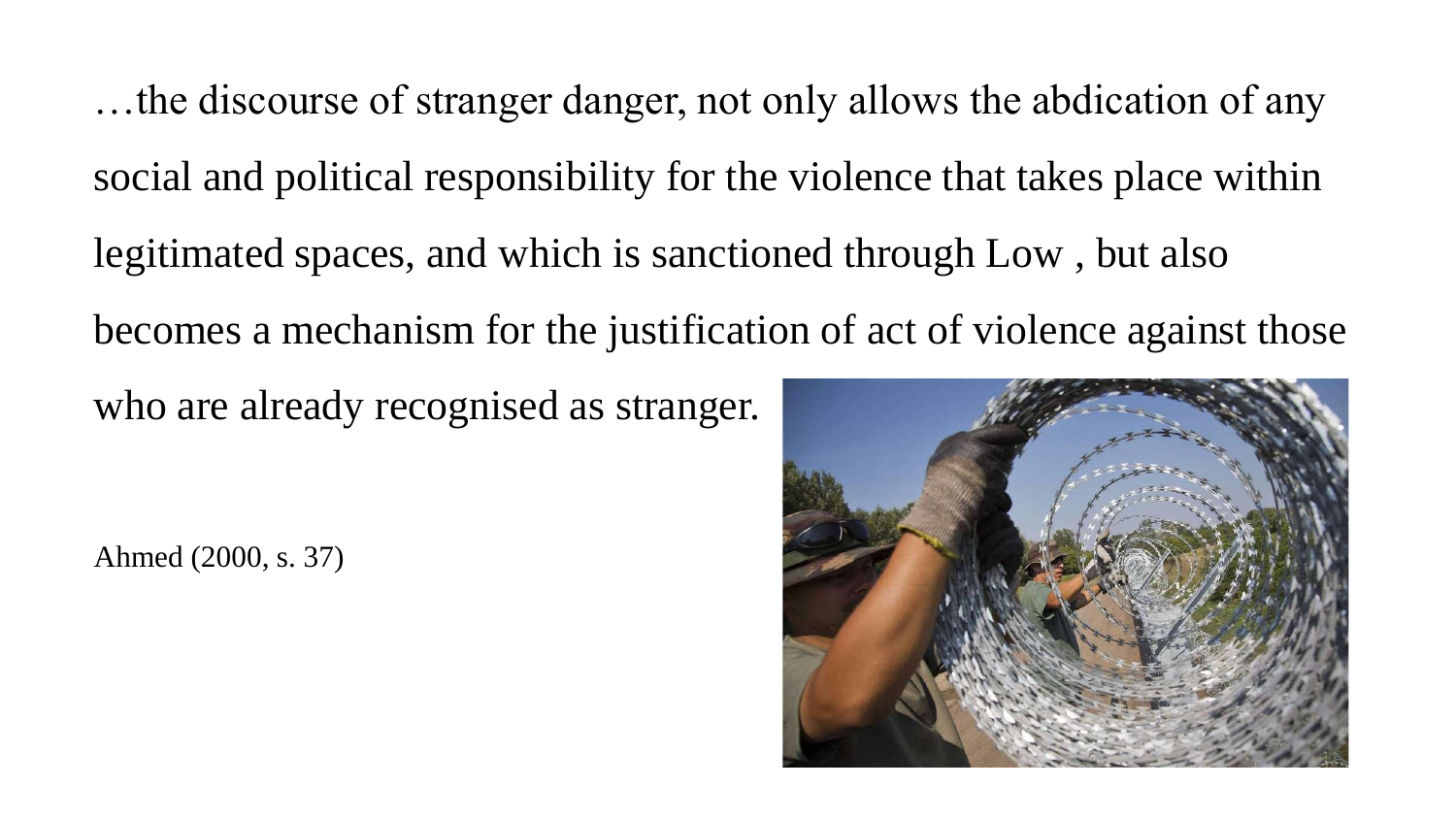Communication is a **multilateral relationship** that all participants must take responsibility for. You can not put all the responsibility on those who are not native speakers.

(Brennan-Kemmis, 2012 interview)

*Ros Brennan Kemmis has held the position of Head of the School of Education at Charles Sturt University*.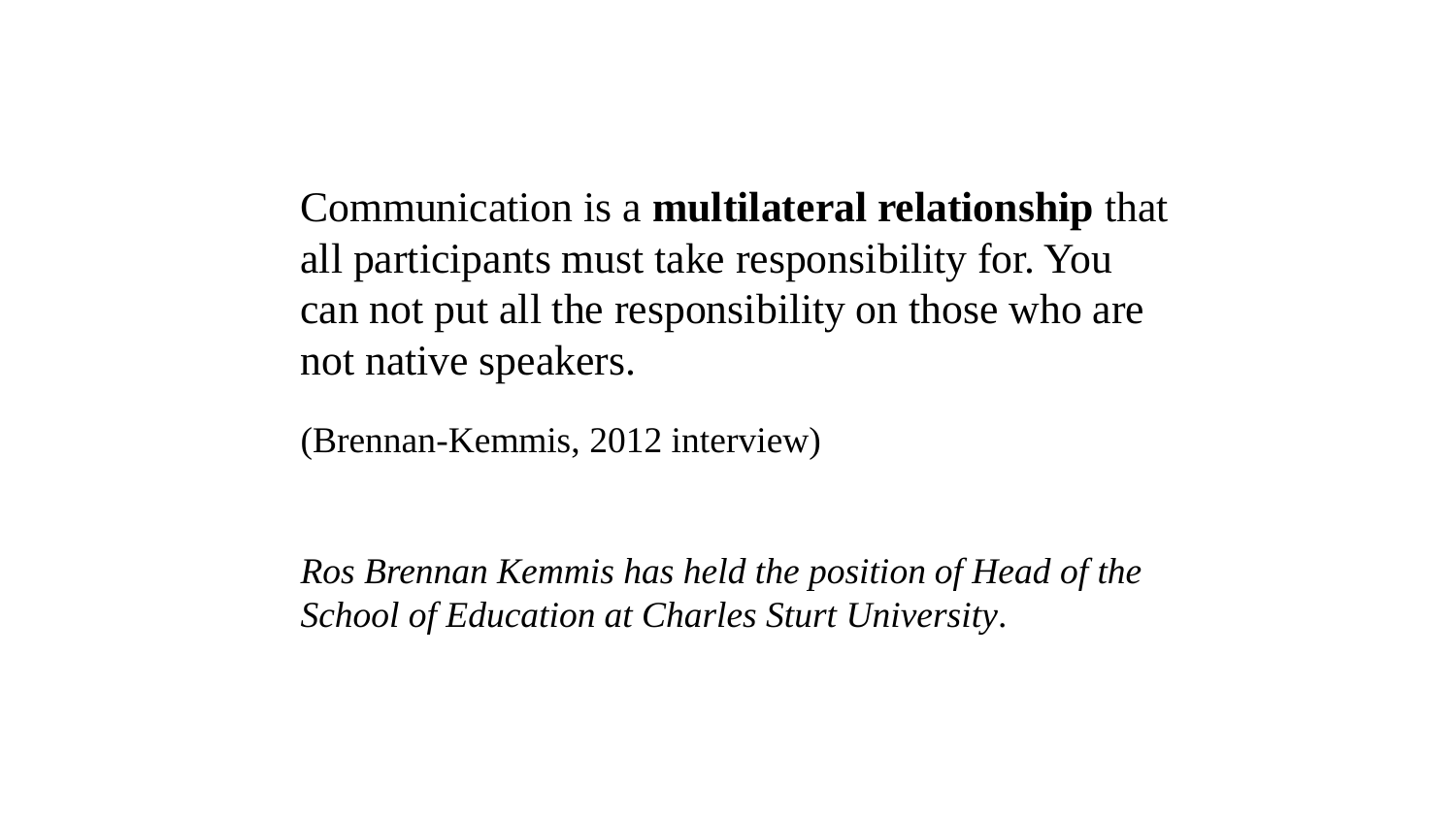# **Pluralistic education for an unified and sustainable society**

# **On a structural level:**

Exempels for Changes which are neccesery from a monocultural to a pluralistic multidimensional education *Senior agents and representativity, Including Litterature, Courses, Multilingustics, Theories, Methodes, Supportive struckture*

# **Individually**

Antirasism of everyday life. *Self-reflection, The courage to be uncomfortable and to challenge different oppressions and rasicom of everyday life during meetings, tea-time, lessons, courses.*